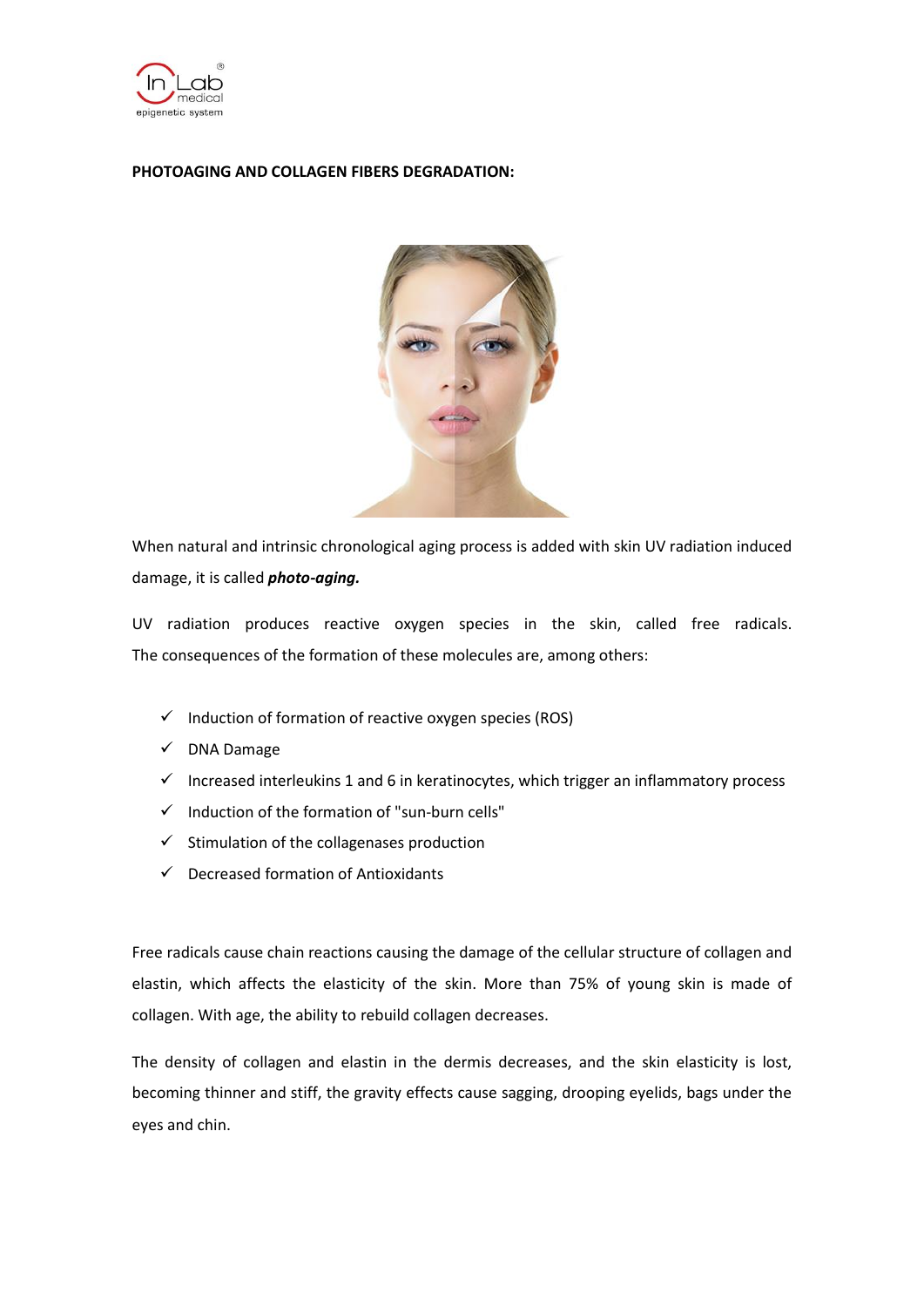

This collagen reduction also results in a loss of hyaluronic acid, reducing humidity, flexibility and skin elasticity. Decreased elasticity of the skin reduces its ability to retain its shape.

Exposure to ultraviolet light, represents 90% of the symptoms of premature skin aging.



Ultraviolet (UV) reduces production of type I procollagen, the main structural protein in human skin, causing fragmentation of collagen faster than the chronologically aging process itself.

Sunlight damages collagen fibers and causes an accumulation of abnormal elastin.

When this sun-induced elastin accumulates,

metallo-proteinases enzymes get overactive, resulting in the formation of disorganized collagen fibers known as solar scars.

This process repeated again and again causes the development of wrinkles.

RADIANCE CREAM URBAN contains active ingredients that act synergistically on photoaging, because of their antiradical, antioxidant and stimulant collagen synthesis properties.

It is an anti-aging cream, with long-lasting effect for young or mature skin who prefers a refreshing gel cream texture. It combines the anti-aging and anti-photoaging action, with an anti-pigmentation action.

It contains Pycnogenol®, a cosmetic active antioxidant, with anti-inflammatory, antiphotoaging properties, improving skin elasticity and microcirculation. Pycnogenol stimulates the enzyme responsible for hyaluronic acid synthesizing, thereby increasing skin hydration. Hyaluronic acid is a molecule that retains water giving it to the skin.

It also contains Argan oil, gold particles, Argatensyl, grapefruit oil, mandarin and orange essential oils.

The antioxidant properties of Pygnogenol reduce chain reactions, maintaining and protecting the structure of proteins and stimulating the synthesis of new collagen.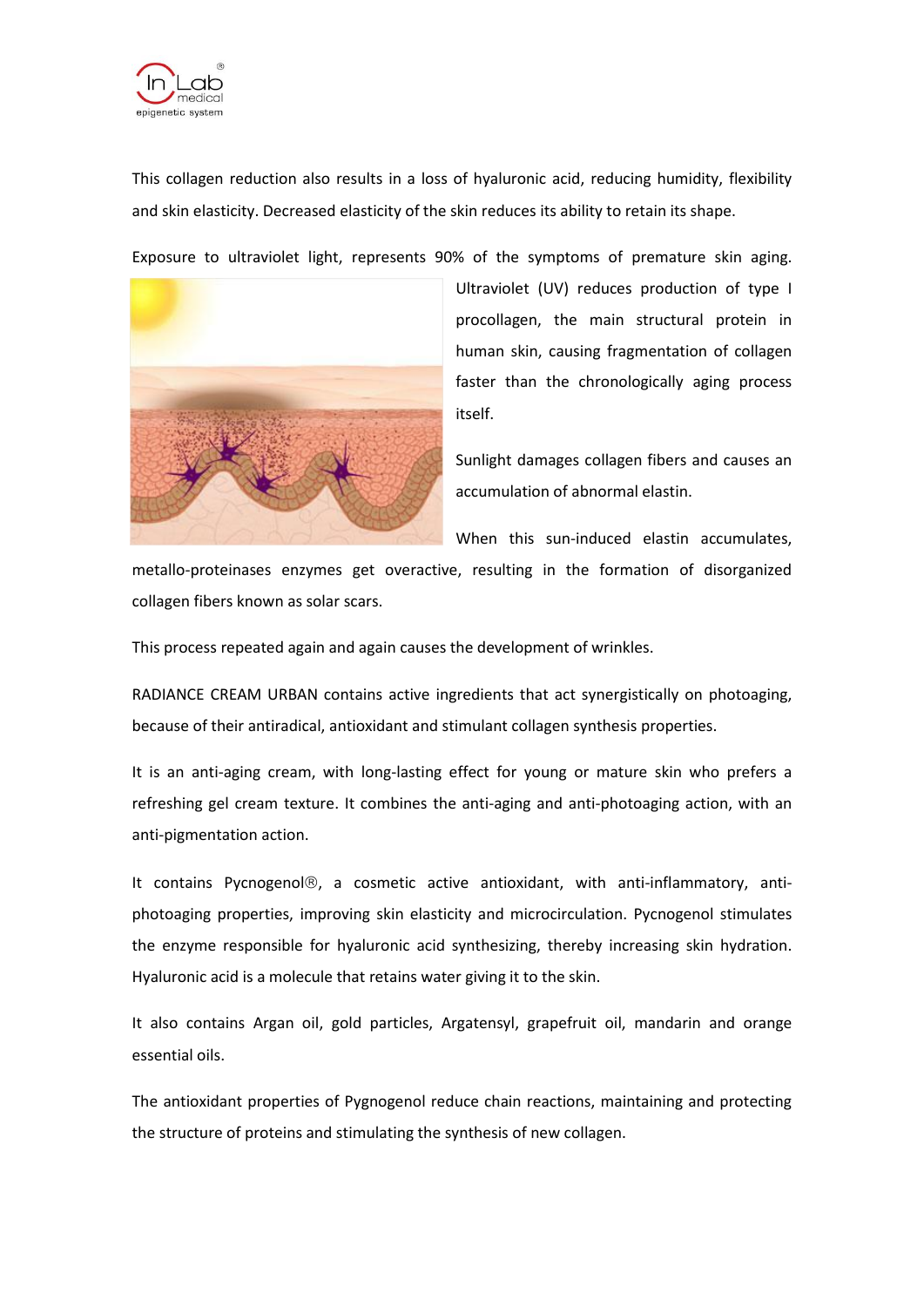

## **Antioxidant Protection:**

Pycnogenol $\circledR$  is extracted from the bark of pine trees that grow only in the Lands of Gascogne, in the forests of southwestern France. The forest is virgin and natural, without pesticides or herbicides. Pycnogenol® has a patented extraction process, and the production process does not include any toxic solvent.

It is a natural combination of constant proportions of procyanidins, flavonoids and organic acids, which offer amazing natural properties. Pycnogenol  $\odot$  unique blend of active compounds, has four basic properties: it is a powerful antioxidant, acts as a natural antiinflammatory, helps build collagen and hyaluronic acid, and contributes to the production of endothelial nitric oxide, which helps dilate vessels blood.

#### **ACTIVE INGREDIENTS:**



• **100 % Pure Argan Oil**: Ecocert Certificate, extracted from the Argan tree kernel fruit (Argania Spinosa) using only mechanical cold pressure, being therefore a pure active ingredient, ecological cosmetic, chemical-free and deodorized.

Argan oil is made up to 80% of essential fatty acids:

- **50% linoleic acid, 15% alpha-linolenic acid, 12% oleic acid:** Biological precursors of intracellular hormones such as prostaglandins (key regulators of different cellular systems, including all membranous exchanges). They stimulate intracellular oxygenation, improving the restoration of the hydrolipidic film increasing the nutrient content of skin cells and ensuring the necessary skin moisture.

- **1% Arachidonic acid** - **3% Linolenic acid**

- **5% Tocopherols (Vitamin E)**. The main representatives of this class of compounds found in Argan oil are alpha-tocopherol or vitamin E (5%), gamma-tocopherol (83%) and deltatocopherol (12%) which are natural antioxidants and vitamin precursors.
- Ferulic acid: It is the compound found in greater proportion. It promotes blood circulation, thereby increasing the arrival of nutrients. Stimulates intracellular oxygenation, neutralizes free radicals and protects the connective tissues.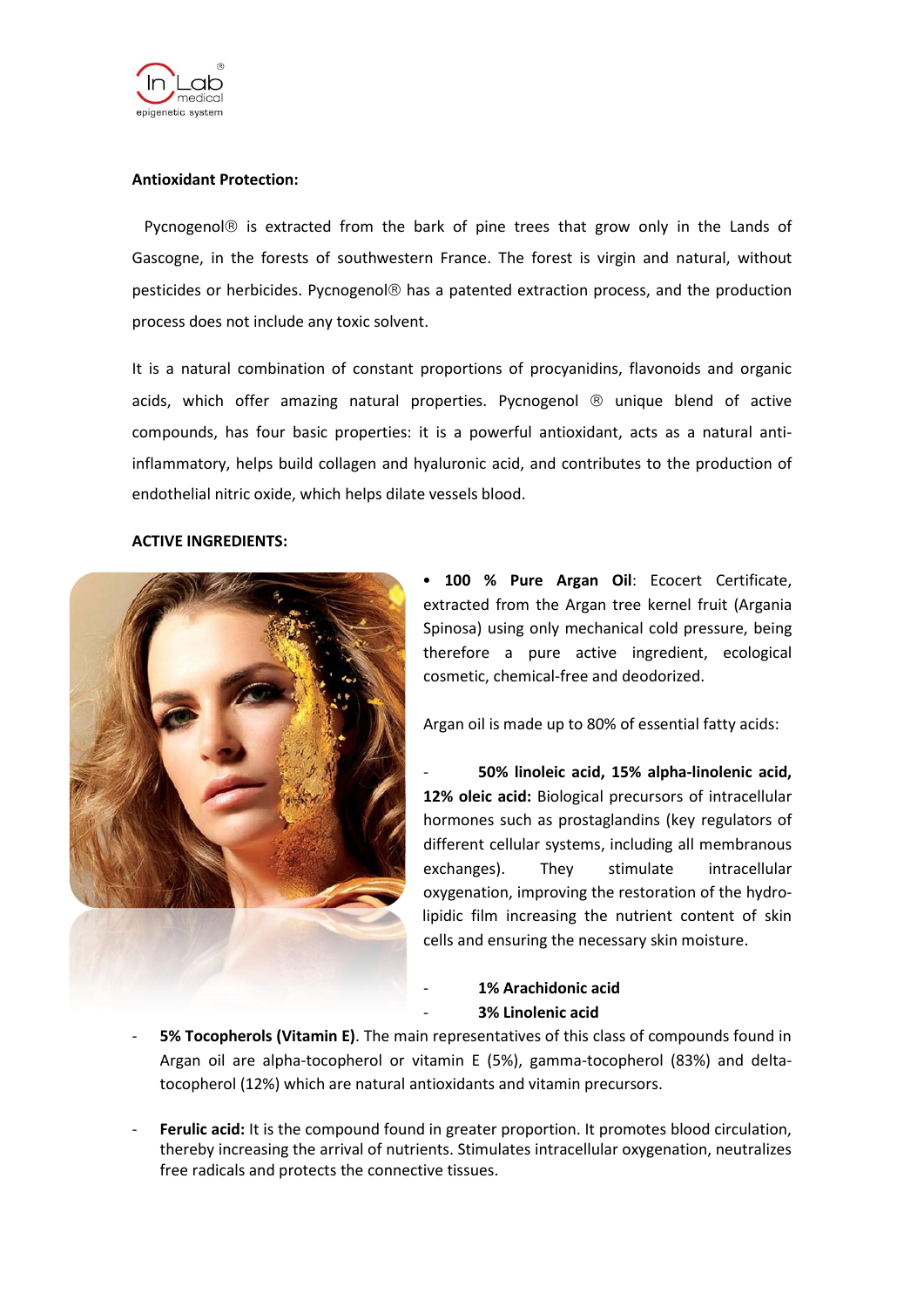

- Phytosterols: Delta-7-sterols are inhibitors of the 5-alpha-reductase enzyme, which converts testosterone into dihydrotestosterone (DHT), largely responsible for acne and hair loss.
- **Squalene:** Present in 25% of human lipids, by binding to the cell membrane, helps to eliminate toxins and neutralize free radicals.
- **Lupeol:** has anticancer properties and enhances proliferation of keratinocytes which produce keratin in hair, nails and skin.

All these elements give it high antioxidants, anti-inflammatory, re-structuring, regenerating and anti-aging properties. Restores skin and protects it from oxidation caused by free radicals.

### **Mechanism of action:**

Polyunsaturated fatty acids decrease with age causing the skin to become dry and to loose elasticity. These two causes are the major trigger of wrinkles. Argan oil is composed by 80% of fatty acids, of which 8 are essential fatty acids, which

Omega 6 fatty is a polyunsaturated fatty acid (linoleic acid) found in high proportions in argan oil. The skin uses it as a nutrient, reconstituting the hydrolipid layer,

increasing hydration and reducing the appearance of wrinkles.

cannot be synthesized by our body itself, including omega-6 fatty acid.

Essential fatty acids fight dryness and lack in elasticity by stimulating intracellular oxygenation, and improving the restoration of the hydrolipidic film by increasing the

nutrient content of skin cells. The skin gains flexibility, hydration and firmness, becoming stronger and younger.

These beneficial effects are enhanced by its high vitamin E content, which thanks to its antioxidant activity, it protects cell membranes from oxidation and loss of its barrier function by neutralizing free radicals, thus slowing down the skin aging process.

Argan Oil is an anti- free radical, preventing skin aging. It also has a sebum regulating action, suitable for oily skin, non-comedogenic, it is quickly absorbed, leaving no greasy aspect and leaving the skin free from shinny patches.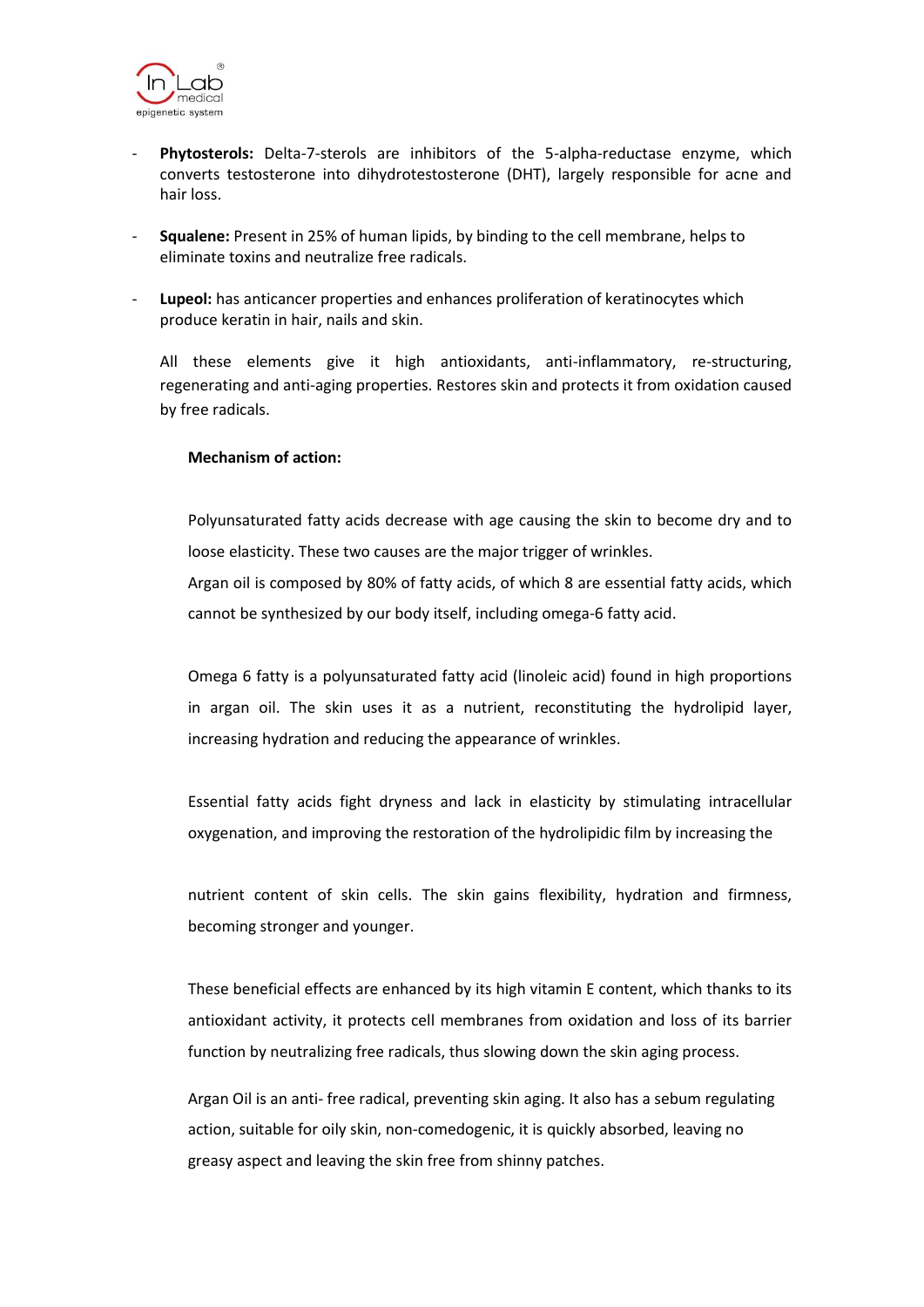

All these components, gives Argan Oil high **antioxidant**, **anti-inflammatory, restructuring, regenerating** and **anti-aging properties**. It restores the skin and protects it from free radicals induced oxidation.

- **Pycnogenol:** Natural combination of constant proportions of procyanidins, flavonoids and organic acids, which offer amazing natural properties. Pycnogenol  $\circledR$ unique blend of active compounds, has four basic properties: it is a powerful antioxidant, acts as a natural anti-inflammatory, helps build collagen and hyaluronic acid, and contributes to the production of endothelial nitric oxide, which helps dilate vessels blood.
	- **Protects collagen and elastin:** It has a high affinity to rich in amino hydroxylproline proteins. These are predominantly the matrix proteins of the skin, collagen and elastin.  $\mathcal D$  Pycnogenol binds tightly to the skin.
	- $\checkmark$  Increases skin's elasticity: The pine bark extract is rich in polyphenols, increases plasma antioxidant capacity and alters the lipoprotein profile. Increases antioxidant activity and the inhibition of metallo-proteinases, thanks to the maritime pine bark extract metabolites.
	- **Helps prevent UV rays and photoaging:** Exposing the skin to UV light generates oxygen radicals which in turn damages the skin cells. In an advanced stage the destructive processes can initiate an immune response as sunburn. Activated immune cells cause significant damage to the skin, degrading collagen and elastin.
	- **improves Skin's microcirculation:** Improves the generation of endothelial cell nitric oxide (NO), which is the key mediator of arterial relaxation and therefore allows optimal blood flow.
	- **It is a powerful antioxidant:** Recycles vitamin C and restores its activity. This supports the availability of vitamin C as a cofactor for the enzyme activity of prolyl hydroxylase, which synthesizes functional collagen and elastin.
	- **Inhibits melanogenesis:** it inhibits melanogenesis (process of formation of melanin or pigment) acting on an enzyme that is responsible for producing the color of the skin, thus reducing the production of pigment and spots.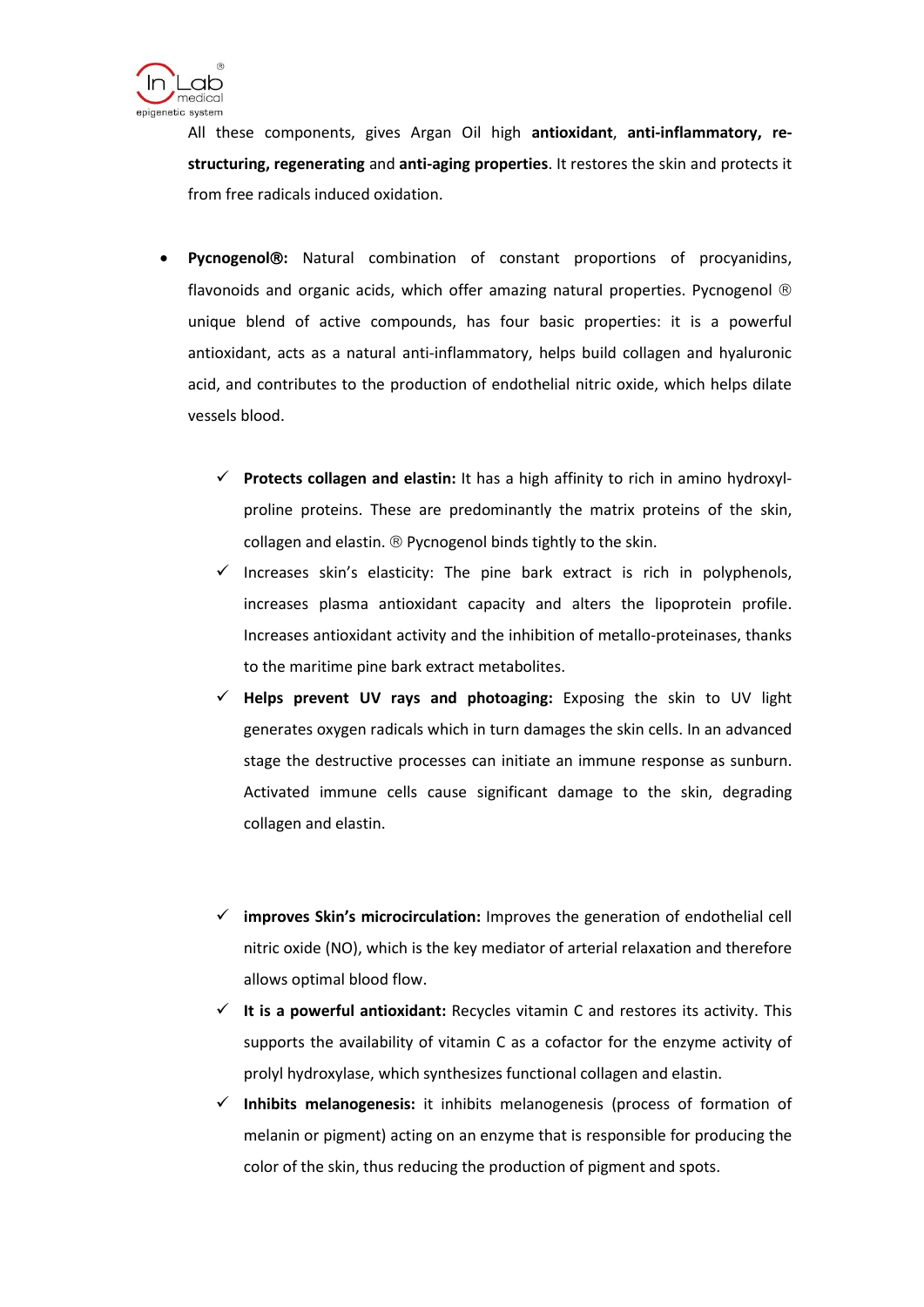

 **Argatensyl:** Argatensyl is a fraction rich in high molecular weight proteins (> 200,000 Daltons) isolated from Argan oil. When applied to the skin, these molecules form a network that has a high affinity with the skin surface. Developing an immediate and noticeable effect. This protein fraction has demonstrated a biological anti-wrinkle and long term tensor effect in In-vivo clinical studies, improving wrinkles in the eye area, as seen in the following pictures:



#### Before treatment

responsible for its moisturizing effect and astringent action.

development and maintenance of collagen's integrity.

15 mn after treatment **Grapefruit Grapefruit** *Grapefruit Grapefruit Gil:* **The** 

main components of grapefruit are some volatile essences, carbohydrates, minerals, pectins and traces of some chemical elements and vitamins (B, C, A). The active ingredients present, such as carbohydrates, amino acids and alpha hydroxy acids, are

 $\checkmark$  For its vitamin C content, grapefruit has a high regenerative capacity, stimulating collagen synthesis activity. Vitamin C, (or L-ascorbic acid), acts as a cofactor for collagen synthesis. Vitamin C is essential for hydroxylation of proline therefore in the

In addition, vitamin C acts decreasing the production of the extracellular matrix metalloproteinase enzyme, an enzyme which stimulates dermis collagen degradation.

Its stimulating activity on the collagen synthesis activity, provides vitamin C the property of healing wounds, cuts, burns, or surgery. Also it is suitable for the formation of new tissues.